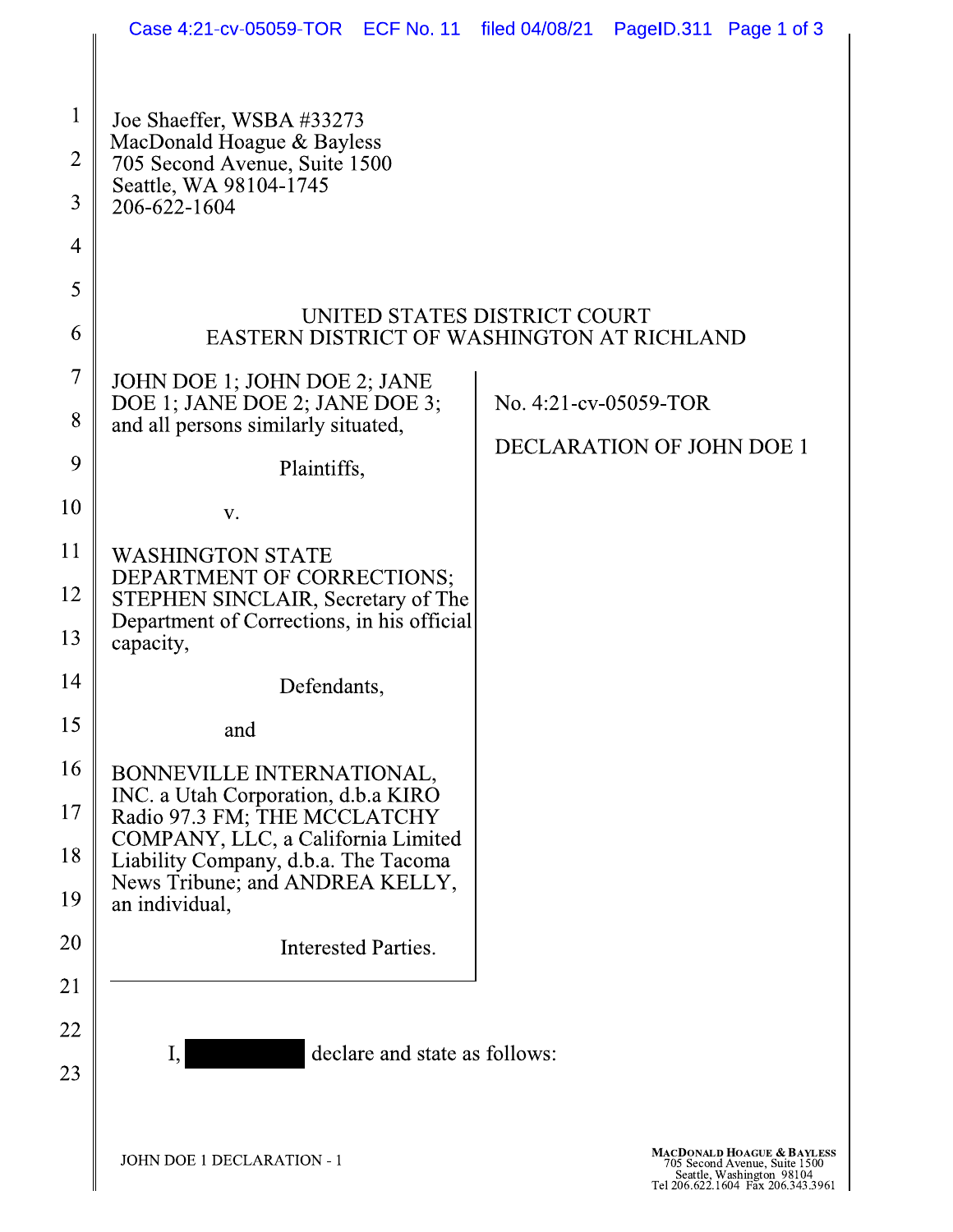1. I am over the age of 18 and competent to make this declaration. I live in Franklin County, Washington.

2.

 $\mathbf{1}$ 

 $\overline{2}$ 

3

I am incarcerated in the Coyote Ridge Corrections Center.

 $\overline{4}$ 3. The Department of Corrections (DOC) has a lot of really private 5 information about me. If people knew this information, and it were out in public, 6 that could put me in danger in the prison and in the community. They have  $\tau$ information that identifies me as transgender, and whether I am vulnerable to 8 sexual assault and why that might be the case due to my mental health and medical 9 status. This informational is highly personal and private. It should not be disclosed 10 to others. If it were disclosed it would be embarrassing to me. It would also make 11 me more of a target for harassment, sexual assault, and other forms of violence in 12 prison and the community. If DOC shared this information it would also be sharing 13 personal information about my medical and mental health history and services I 14 have received while in DOC.

15  $\overline{4}$ . The purpose of this lawsuit is to save me from the embarrassment and 16 harm that will result if my personal information is disclosed. As discussed here, I 17 have significant concerns about my privacy and safety if my identity and 18 information were released to the public. I am concerned that my name being used 19 in connection with this lawsuit will have the actual result of disclosing the personal 20 information that I am seeking to keep private. I also have concerns that DOC and 21 its staff, the requestors, and the public would subject me to retaliation or ridicule if 22 my name were used in this action. For these reasons, and those stated above, I 23 desire to proceed anonymously.